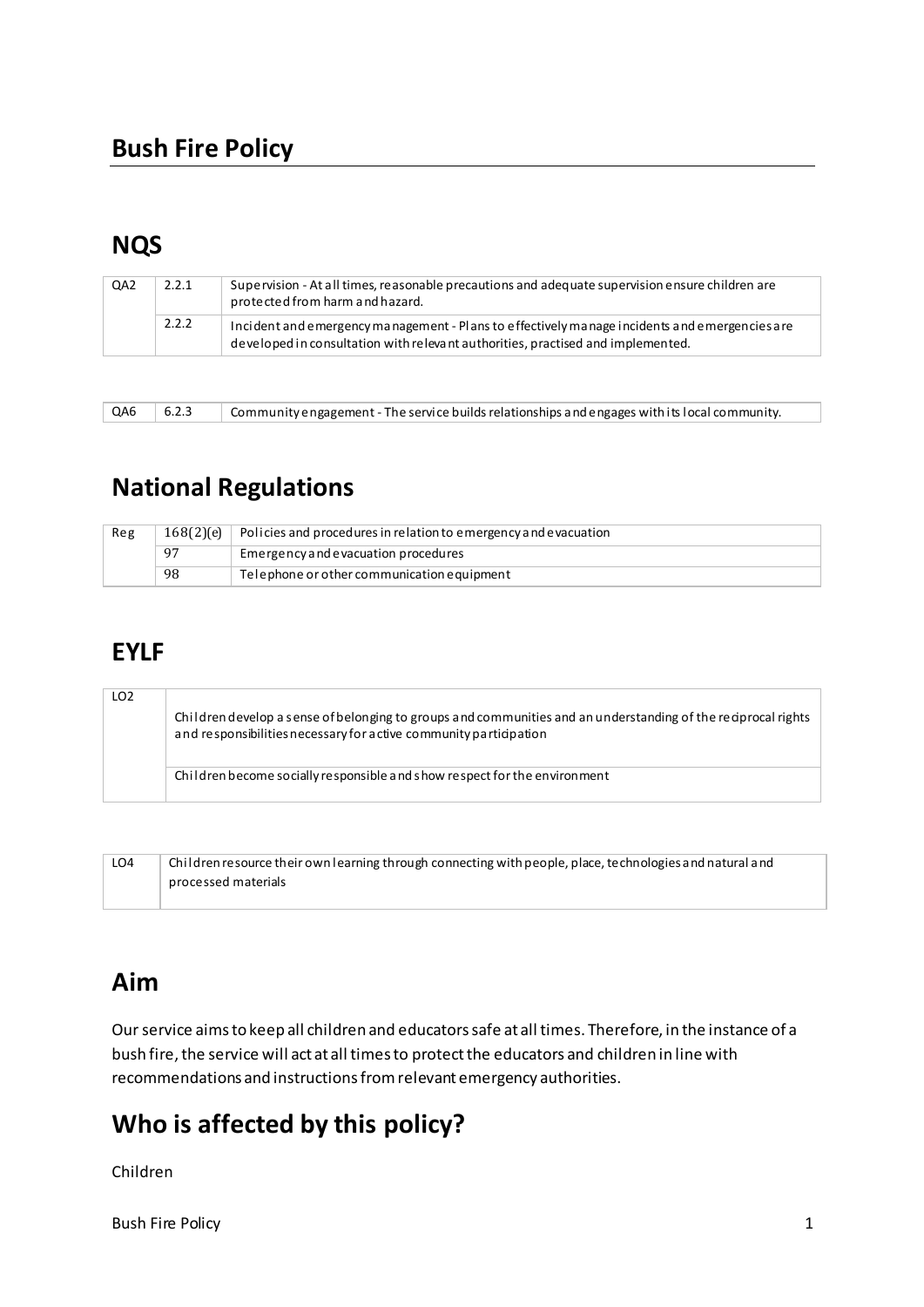Families Educators Community Visitors

### **Implementation**

Our service will prepare a Bushfire Action Plan should a bushfire affect the service's operations.

The aim of this Bushfire Action Plan is to outline the activities that educators, children, families and visitors to be undertaken in the following circumstances:

- On days of very high, severe, extreme fire ratings including Total Fire Bans
- When there is a fire in the local district.
- When a bushfire is threatening or impacting the site.
- During a period of recovery if a bushfire impacts the service.

During peak bush fire seasons, such as Spring and Summer, educators will monitor the Fire Danger Rating daily. If the Rating is Very High or above, educators will monitor the situation via the internet, radio or other form of local communication to stay aware of the current situation.

Our educators will follow a "leave early" policy rather than a "stay and defend" policy whenever a bushfire may impact the service.

### **Preparation**

Before the Bush Fire danger period (1 October to 31 March) our nominated supervisor will:

- ensure trees are trimmed to a distance of 2m from buildings.
- ensure any dead branches, leaves and undergrowth are removed from around buildings.
- ensure bark, heavy mulch, wood piles and any other flammable materials close to buildings are removed.
- arrange for any lopping of branches if necessary
- arrange for gutters and roofs to be regularly cleaned and kept free of leaves
- ensure tile and paintwork on buildings is well maintained
- prepare a bushfire survival kit which will be organised and stored somewhere that is easily accessible. This kit will include:
	- A copy of the Bushfire Action Plan
	- Emergency Contact Details for each child
	- Child attendance registers
	- Emergency telephone numbers
	- Working torch and spare batteries
	- First Aid Kit
	- Educators/Children Medications and Medical Register
	- Mobile Phone and Charger
	- Drinking Water
	- Woollen blankets
	- Towels
	- **Gloves**
	- nappies
	- nappy wipes
	- change mat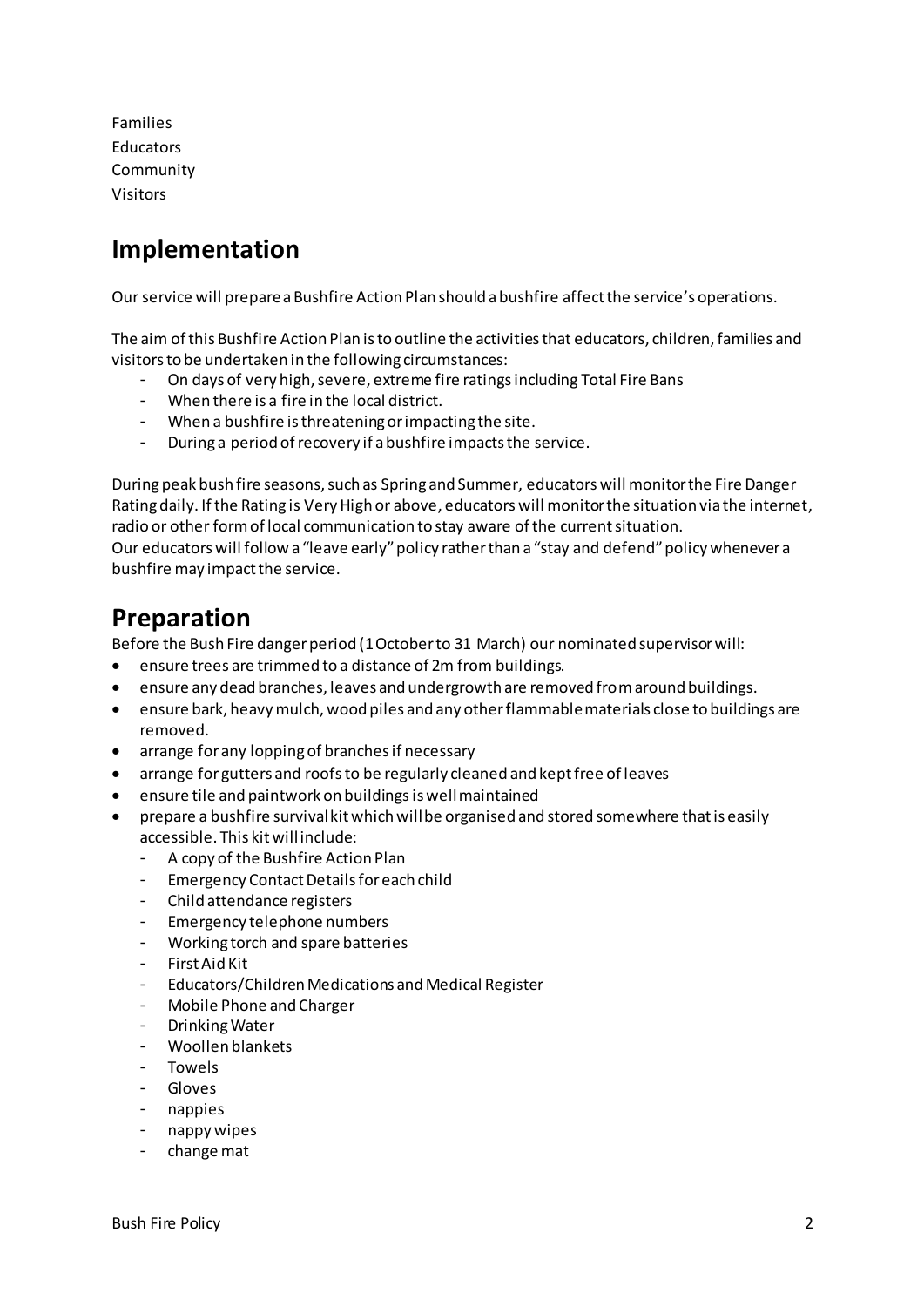This Kit will be checked at the start of Spring for contents.

#### **Very High, Severe or Extreme Fire Danger Ratings including Total Fire Bans and when Fire is Reported in the Local District**

On days where the Fire Danger Rating is Very High, Severe of Extreme, or when fire is reported in the local district, the service will inform families by posting a warning on the front door/foyer/noticeboard.

Children will be transitioned throughout the day as per our usual practice.

Any educators who planned to attend off-site training will stay at the service and have their training cancelled/rescheduled.

The nominated supervisor/OHS or WHS Officer or Fire Warden will ensure that:

- all gates have access keys and ensure the locks are in working order.
- all outdoor taps are in working order with hoses attached and buckets placed beside each exterior tap
- any outdoor industrial dumpster is closed at all times.
- all hazards are removed from passages and walkways and nothing is blocking emergency exits.

All educators will monitor conditions when outside. Educators will also ensure that no art and craft works, posters etc are hung outside and that garbage bins are emptied throughout the day.

Educators will ensure the Bushfire Survival Kit is easily accessible and contains a mobile phone which is in full working order, has a fully charged battery, and a battery charger. The Emergency Contact register, Daily Roll and the medical register for the day will also be added to the kit.

Family members will be required to provide a reliable contact number for the day together with their child's asthma medication.

#### **Additional Steps Where Fire Reported in Local District**

In addition to the steps outlined in the previous section of the policy:

The nominated supervisor will ensure all preparation activities have been undertaken. They will also ensure there is a current evacuation plan in place that can be implemented after considering any local road closures etc.

Educators, families and visitors to the service will be encouraged to reverse park their cars.

The nominated supervisor/educators will:

- turn off any gas cylinders
- back up all computer files.

Educators will be diligent in ensuring children's personal items are placed in their bags when not in use.

#### **Fire Reported in Immediate Vicinity or Directly Impacting the Service**

Bush Fire Policy 3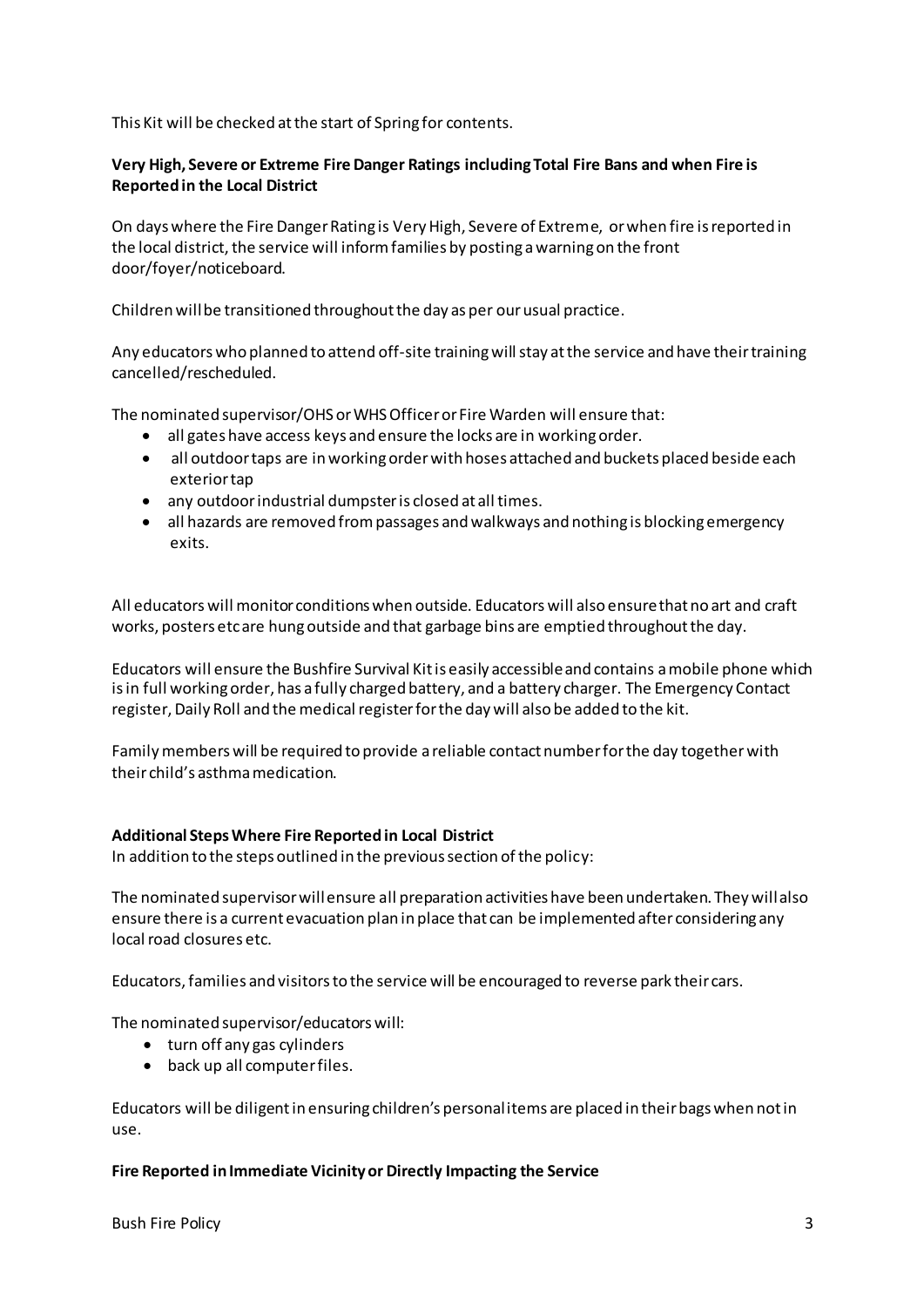The steps outlined in the previous sections will be followed immediately.

In addition:

The Nominated Supervisor will:

- contact and liaise with the emergency services
- implement emergency evacuation procedures if it is safe to do so
- implement emergency shelter in place procedures if it is not safe to evacuate. In this case the Nominated Supervisor will ensure educators:
	- move all hoses inside building
	- close all doors and windows
	- access the roof space every 10-20 minutes to check for spot fires
	- soak towels and place under external doors
	- continually patrol property for spot fires and extinguish
	- remove curtains, move furniture away from windows

The nominated supervisor will inform the approved provider of the situation and regularly keep them updated.

The approved provider/nominated supervisor will inform the regulator about the situation, advising the number of children affected, the educator ratios in place and any issues or injuries that have arisen.

#### **Recovery after the Front has passed.**

The nominated supervisor will:

- ensure that no educators, family members, children or visitors leave the service or evacuation centre until the situation is considered safe by the emergency services
- at all times work to keep the regulator aware of the situation, including the number of children affected, emergency educators ratios in place, any issues that arose and if possible the impact to the service.

The nominated supervisor or Emergency Response Team made up of nominated e ducators will

- assess the situation and if necessary make arrangements for the care of children for an extended period of time
- continue to check the building and surrounds for 2-4 hours after the front has passed
- arrange to have fire fighting equipment, warning system and Bushfire Safety and First Aid Kits checked and readied for use again.

Educators at the service will stay on duty until all children have been collected or relief educators arrive.

Only a qualified educator will administer first aid should the situation arise.

Relevant educators will undertake a debrief of the fire emergency situation and the procedures undertaken. Educators will be requested to review their own roles, responsibilities and preparation before and during the crisis. The policy will be reviewed to ascertain its effectiveness.

If necessary, the approved provider/Nominated Supervisor will arrange for relevant authorities to check the safety of the site.